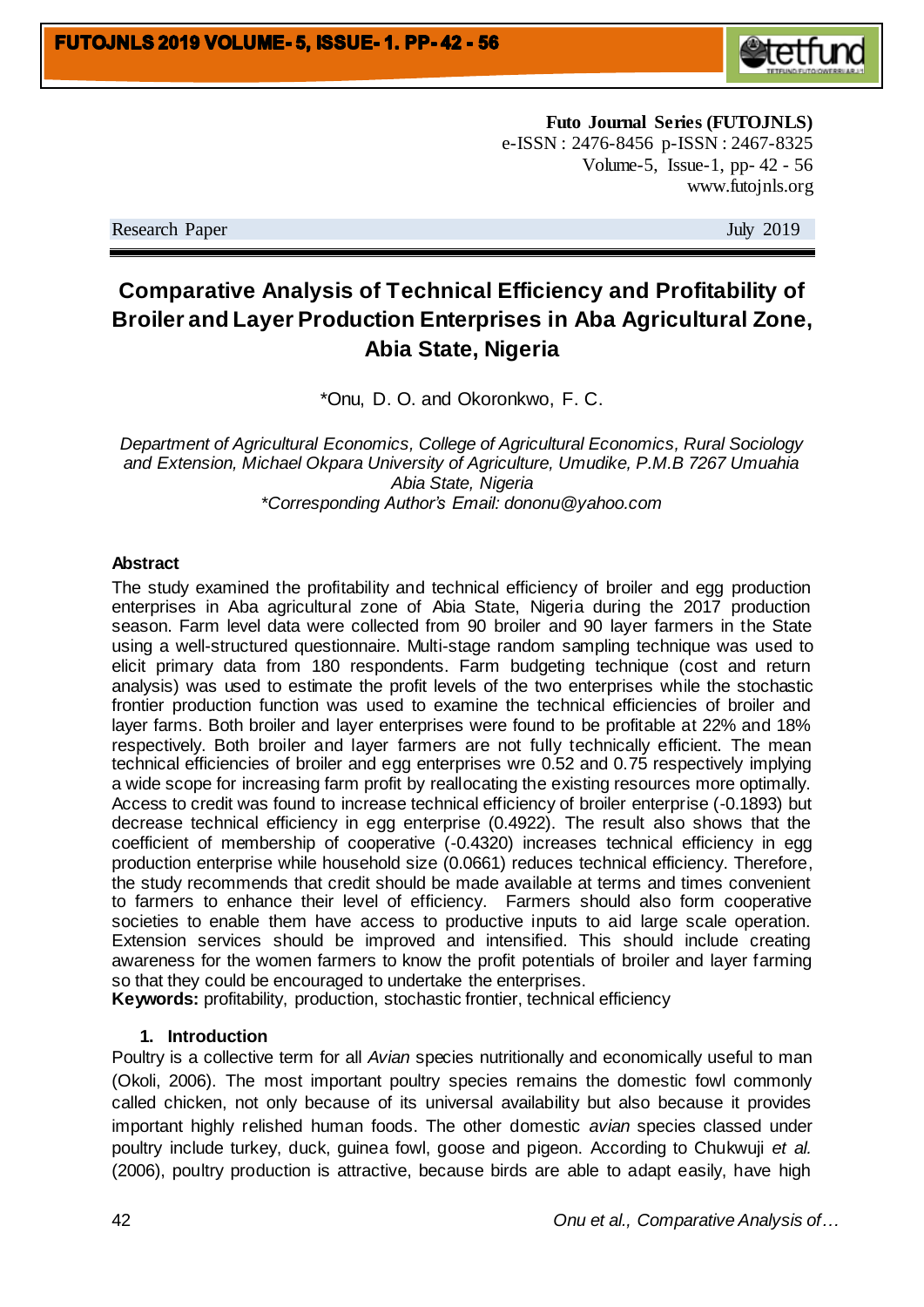

economic value, rapid generation time and high rate of productivity that can result in production of meat within eight weeks and first egg within 18 weeks of first chick being hatched. He further stressed that poultry is an important source of animal protein, income, employment, industrial raw materials, manure, financial security etc. Poultry production has indeed become a leader in the livestock industry both in advanced management and technology.

The poultry industry specifically, has been described as the fastest means of bridging the protein gap prevailing in Nigeria (Akpabio *et al.*, 2007). According to Ukoha and Augustine (2007) poultry industry goes a long way in providing animal protein for the populace because it provides meat and egg in very short time. The poultry industry has become a diverse industry with a variety of business interests such as egg production, broiler production, hatchery and poultry equipment business interest (Amos, 2006). Poultry production in the past was not counted as an important occupation; it has developed and occupies a place of pride among the livestock enterprise due to itsrapid monetary turnover (Amos, 2006). This singular reason, among others has made the enterprise attractive and popular among small, medium as well as large scale poultry farmers. Poultry production in Nigeria increased tremendously in the last two decades (Okoli, 2006). Over these periods, successive Governments encouraged the development of large scale modern poultry enterprise.

Effiong (2004) posited that it is important to emphasize that farm production which is an organization of resources to produce output involves different operations with varying technical and managerial requirements. Livestock production could be significantly boosted through improved efficiency of farms by utilizing resources as well as introducing improved technology. Efficiency is concerned with the relative performance of the processes used in transforming given inputs into outputs (Ohajianya and Onyenweaku, 2001). Production efficiency means attainment of production goal without waste (Ajibefun and Daramola, 2003). In essence, the efficient utilization of resources in the production process implies optimal productivity of resources. Economic theory identifies three types of production efficiency namely, allocative, technical and economic efficiencies. Farmers in Nigeria need to improve the efficiency in poultry production so that output could be raised to meet the growing demand, (Ojo, 2003). An increase in efficiency would lead to an improvement in the welfare of farmers and consequently, a reduction in their poverty level and food insecurity (Effiong, 2004). Researchers and other stakeholders in the livestock sub-sector concerned about increasing animal protein through efficient resource use and utilization should seek ways or solutions compatible or that will agree with the socio-cultural and economic make-up of the people. The poultry industry has become a diverse industry with a variety of business interests such as egg production, broiler production, hatchery and poultry equipment business (Amos, 2006).

The demand and supply gap for animal protein intake is high (Olagunju, 2007). The Food and Agricultural Organization (FAO) recommends that the minimum intake of protein by an average person should be 65gm per day, out of which 26g, (i.e. 40%) should come from animal sources. Nigeria is presently unable to meet this requirement. The animal protein consumption in Nigeria is less than 8gm per person per day, which is a far cry from the FAO minimum recommendation (FAO, 2016). Further lending credence to this, Gona (2009) affirmed that the internal supply of livestock products is in such insufficient quantities that importations are made officially and unofficially annually (Gona, 2009). In spite of these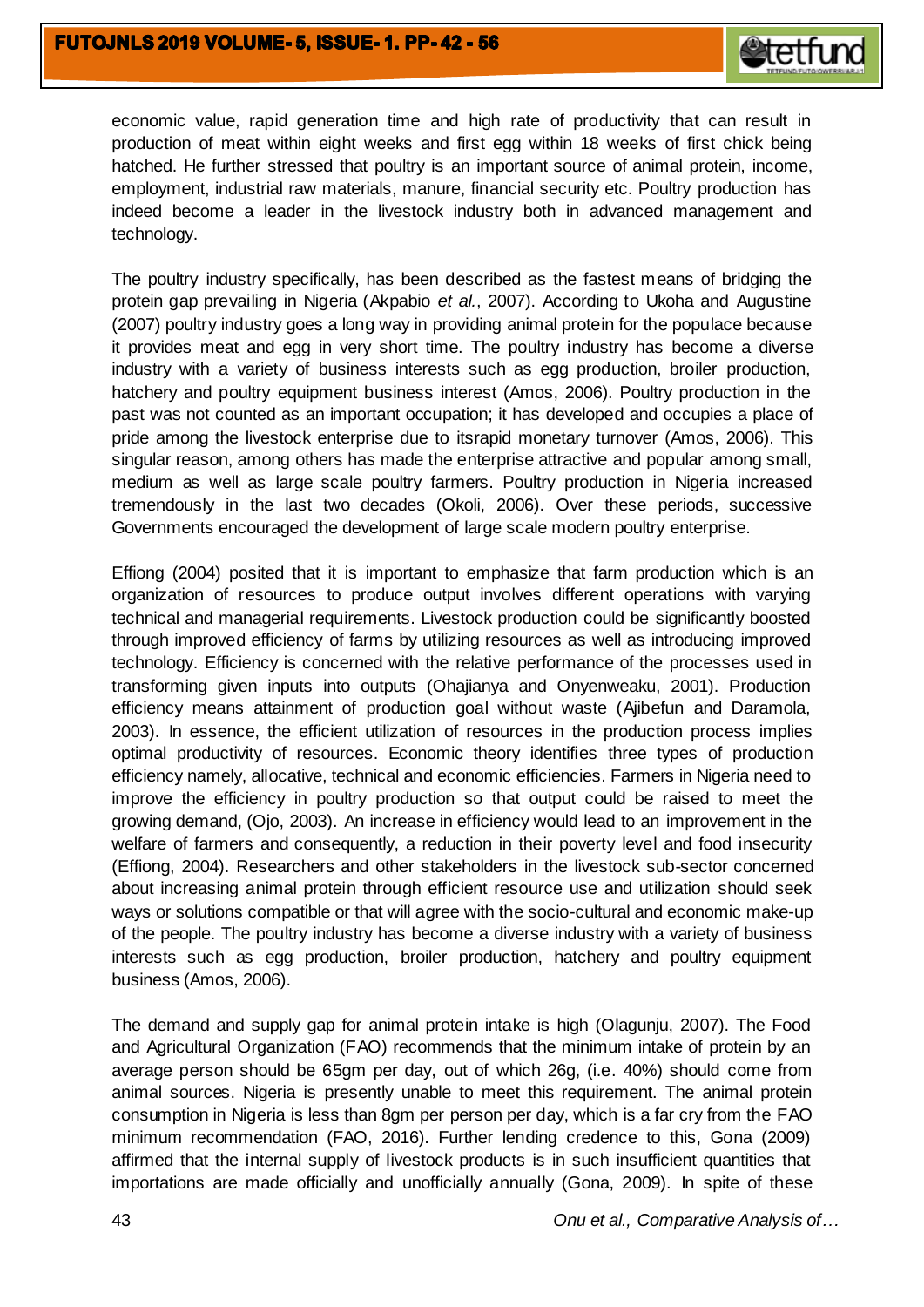

importations however, the total supply of livestock products still fall short of the overall demand. In some cases, the domestic production and importations are together still not enough to meet more than 60% of the actual domestic demand (Mbanasor and Nwosu, 2000). However, the sub-sector is undergoing massive transformation fueled by high demand for meat, which is likely to double in the near future (Gona, 2009). The major forces behind this, is the combination of population growth, urbanization and income growth.

Poultry meat and egg offer considerable potential for bridging the nutritional gap in view of the fact that high yielding exotic poultry are easily adaptable to our environment and the technology of production is relatively simple with returns on investment appreciably high. Animal scientists, economists and policy makers are of the opinion that the development of the livestock industry is one of the options for bridging the generally known deficiency gap in Nigerians' diets (Mbanasor and Nwosu, 1998).

Against the back drop that there is dearth of information on the efficiency in resource use for the enterprises in the study area, also this study sought to compare the technical efficiency and profitability of broiler and layer production enterprises in the study area. The specific objectives were to examine the determinants of technical efficiency in broiler and layer production as well as compare the technical efficiencies and profitabilities of the two enterprises in the study area.

# **2. Methodology**

# **2.1. Study area**

The study was carried out in Aba Agricultural Zone of Abia State, Nigeria. Abia state is one of the 36 states in Nigeria. The state lies on the longitudes  $7^{\circ}$  00<sup>1</sup>E and 8<sup>0</sup>00<sup>1</sup>E and latitudes  $4^0$ 45<sup>1</sup>N and  $6^0$ 17<sup>1</sup>N of the Greenwich meridian. It is bounded by Imo state on the west, Ebonyi and Enugu states on East West, Cross River and Akwa Ibom states on the East West and Rivers state on the South. It is composed of three constituencies, namely: Abia North, Abia South and Abia Central with seventeen (17) Local Government Areas.

The Agricultural zones are divided into three; they are Umuahia, Ohafia and Aba zones. The climate is tropical and humid all the year. Annual rainfall ranges from 2000mm to 2500mm, temperature ranges within  $22^{\circ}$ C and  $31^{\circ}$ C (FOB, 1999) and occupies an area of 7620 square kilometer. The capital is Umuahia, and it is one of the nine constituent states of the Niger Delta. In Aba zone, there are seven L.G.As namely: Aba North, Aba South, Osisioma Ngwa, Obioma Ngwa North, Ukwa East, Ukwa West and Ugwunagbo

According to the National Population Commission (NPC, 2006), Abia State is populated by an average of 1,913,917 persons made up of 933,030 males and 971,878 females. With estimated annual population growth rate of 2.0 per cent. The major occupation of Abians include: trading, manufacturing, farming, civil service etc. The major business hub of Abia state is Aba which is known for its ingenuity of the peple in manufacturing of shoes, bags, clothes, paints and so many agribusiness firms are found in the zone (Oleka, 2014).

# **2.2. Sampling procedure/technique**

A multi- stage random sampling technique was employed for this study

In stage one, two Local Government Areas namely: Osisioma, Aba North and Aba South, Local Government Areas were purposively selected due to prevalence of poultry producers.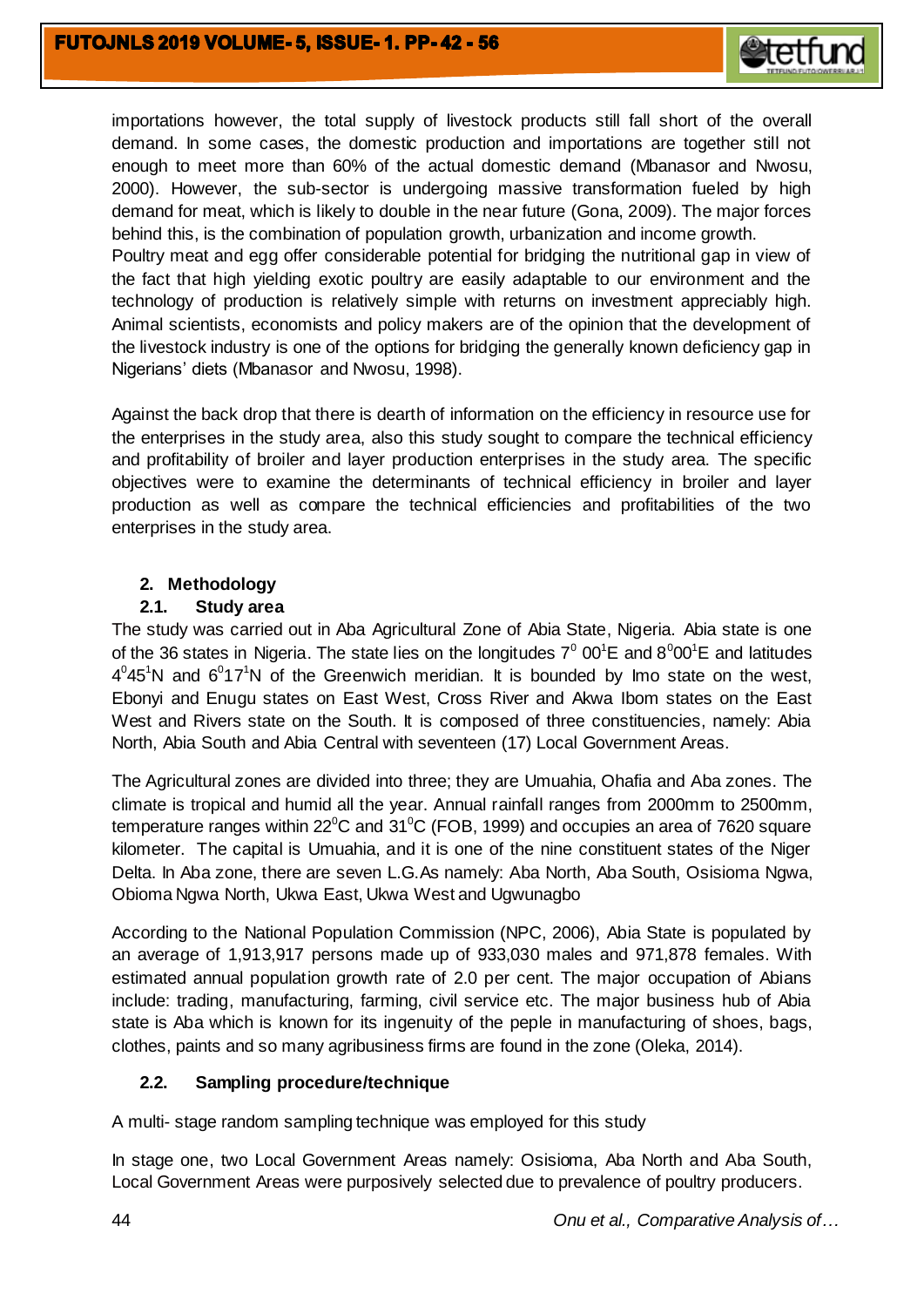

In the second stage, 3 autonomous communities were randomly selected from the selected Local Government Areas making it 9 autonomous communities

In the third stage, 2 villages were selected from each autonomous community, making it 18 villages.

In the fourth stage, 10 poultry farmers (5 broiler producers and 5 layer producers) were randomly selected from the villages making it a total of 180 poultry farmers (90 broiler farmers and 90 layer farmers)

# **2.3. Data collection techniques**

Primary data were used in this study. Primary data were generated with the aid of wellstructured questionnaire, interviews and observations. Also, vital information were obtained from secondary sources like text books, magazines, seminar papers and reports for the completion of the work.

# **2.4. Analytical Techniques**

Objective 1 was realized using descriptive statistics such as mean and percentage. Objective 2 was achieved using farm budgeting technique (cost and return analysis). Objective 3 was realized using z-test. Objective 4 was achieved using the Cobb- Douglas frontier production function analysis. Objective 5 was realized using a single stage maximum likelihood procedure. Objective 6 was achieved using z-test

# **2.5. Model Specification**

# **2.5.1. Efficiency model:**

The Cobb-Douglas stochastic production model is specified following Battese and Coelli, (1995).

LnY = βo + β<sub>1</sub>LnX<sub>1</sub> + β<sub>2</sub> Ln X<sub>2</sub> + β<sub>3</sub> Ln X<sub>3</sub> + β<sub>4</sub> Ln X<sub>4</sub> + β<sub>5</sub> Ln X<sub>5</sub> + β<sub>6</sub> Ln X<sub>6</sub> + (V<sub>1</sub> – U<sub>1</sub>) (1) where,

 $Ln =$  represents the natural logarithm

 $Y =$  Number of broiler or crates of egg produced in a year

 $X_1$  = Cost of feed  $(M)$ ,

 $X_2$  = Cost of day old chicks ( $\mathbb{A}$ ),

 $X_3$  = Cost of medications ( $\mathbf{A}$ ),

 $X_4$  = Depreciation of fixed assets ( $\mathbf{A}$ ),

 $X_5$  = Cost of family labour ( $\mathbb{A}$ ),

$$
X_6 = \text{cost of hired labour}
$$

 $X_7$  = Cost of capital inputs ( $\overline{H}$ )

$$
X_8 = \text{farm size}
$$

 $V_1$  and  $U_1$  = are assumed to be independently and identically distributed

 $U_1$  = is a non-negative random variable associated with technical inefficiency in production.

 $V_1$  = is a random error which is associated with random factors not under control of the farmers.

Following Battese and Coelli (1995), the mean of farm specific technical inefficiency U1 is defined as;

$$
U_1 = \delta_0 + \delta_1 Z_1 + \delta_2 Z_2 + \delta_3 Z_3 + \delta_4 Z_4 + \delta_5 Z_5 + \delta_6 Z_6 \tag{2}
$$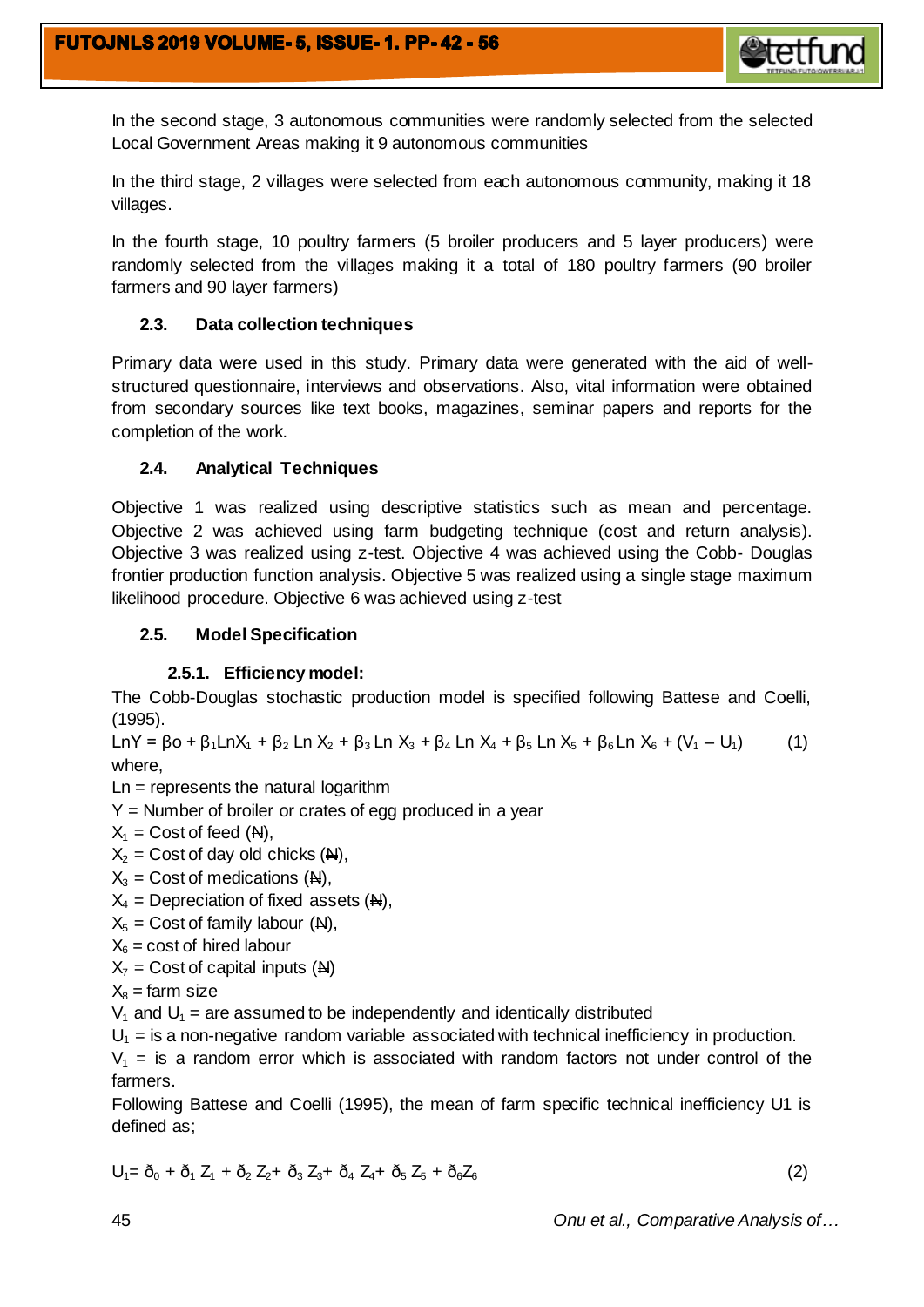

where  $U_i$ =Technical inefficiency effect of the  $i_{th}$  farm  $Z_1$ =Education (years)

 $Z_2$ =farming experience (years)

 $Z_3$ = household size (numeric)

 $Z_4$ = Gender (dummy variable; 1=male, 0=female)

 $Z_5$ =Age (years)

 $Z<sub>6</sub>=$  Extension contact (dummy variable; 1=yes, 0=no)

To examine if significant difference exist in the efficiency indices of broiler and egg production in the area, a Z-test was carried out. The formula is as stated in equation 3:

$$
Z_{cal} = \frac{\bar{x}_1 - \bar{x}_2}{\sqrt{\frac{\delta_1^2}{n_1} + \frac{\delta_2^2}{n_2}}} \tag{3}
$$

Where,

 $\bar{x}_1$  = the mean economic efficiency indices of broiler production in the study area.  $\bar{x}_{2}$  = the mean economic efficiency indices of layer production in the study area.  $\delta_1^2$  = standard deviation of economic efficiency indices of broiler producing farmers.  $\delta_2^2$ = standard deviation of economic efficiency indices of egg producing farmers.  $n_1$  = the number of broiler farmers  $n_2$  = the number of egg farmers.

# **2.5.2. Net Margin (Budgeting Technique)**

This is specified as in equation 4

$$
NFI = \Sigma P_y - \Sigma P_x - \Sigma P_k \tag{4}
$$

Where:  $NFI = Net Farm Income (N/bird)$ 

 $P =$  Unit price in Naira?

y = Output (Number of Birds)

 $x =$  Input (Variable)

 $k =$  Input (fixed)

The fixed cost is the depreciation for farm tools used by the farmer (feeding trough, watering trough, water pumping machine, and poultry house). The straight line method of depreciation was used to calculate the rate of depreciation of the fixed assets as follows;

Or: NFI  $(\pi)$  = GFI – TVC – TFC (5)

Where NFI  $(\pi)$  = Net Firm Income

GFI = Gross Firm Income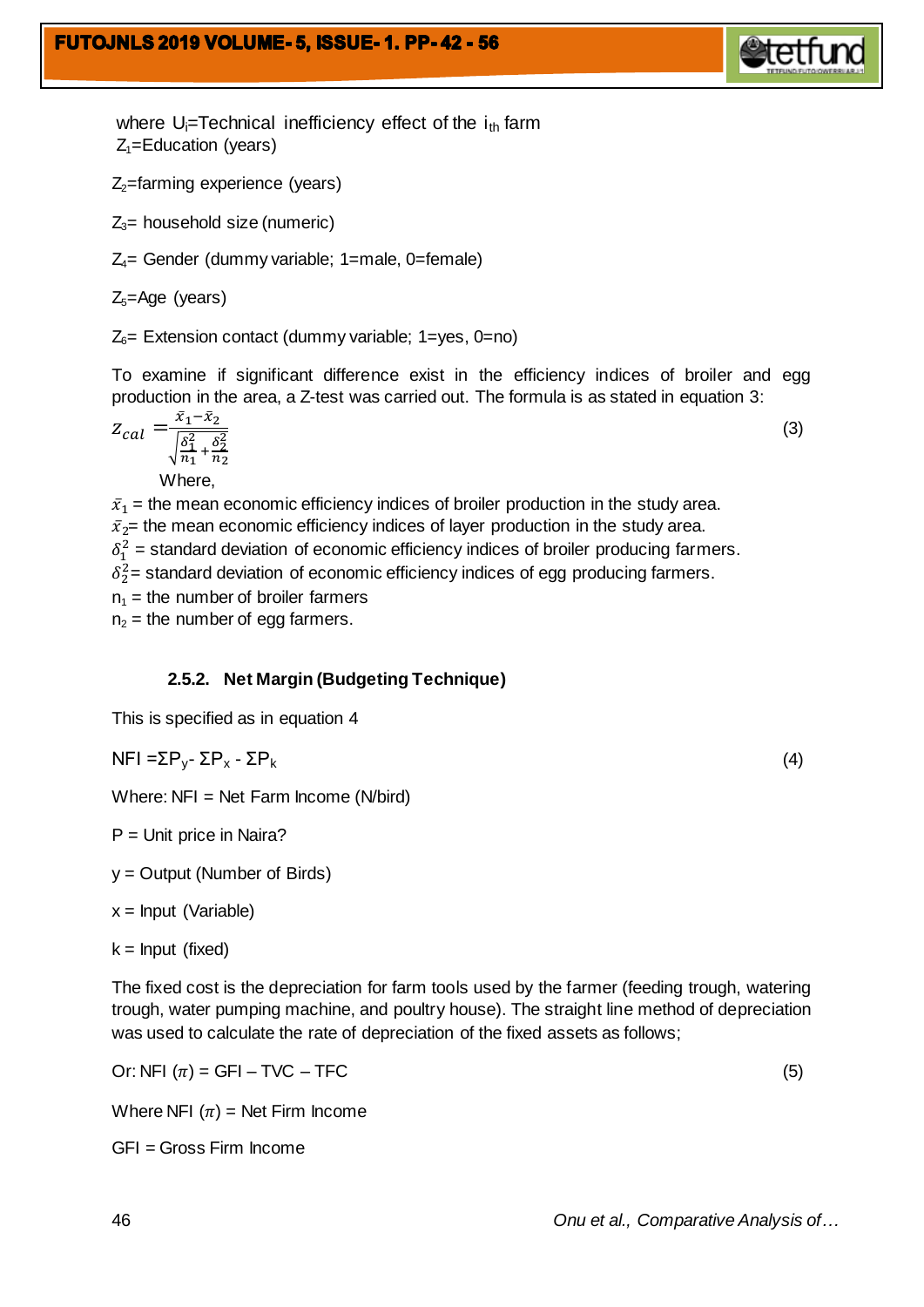

#### TVC = Total Variable Cost

TFC = Total Fixed Cost

### **3. Results and Discussion**

#### **3.1. Socio-economic characteristics**

Table 1. Socio-economic characteristics of bird farmers

|                       | <b>Broiler farmers</b> |            | Layer (egg) farmers |            |  |  |
|-----------------------|------------------------|------------|---------------------|------------|--|--|
| Socioeconomic         | Frequency              | Percentage | Frequency           | Percentage |  |  |
| characteristics       |                        |            |                     |            |  |  |
| Gender                |                        |            |                     |            |  |  |
| Male                  | 79                     | 87.78      | 71                  | 78.89      |  |  |
| Female                | 11                     | 12.22      | 19                  | 21.11      |  |  |
| Age                   |                        |            |                     |            |  |  |
| $\leq 20$             | 0                      | 0.00       | 0                   | 0.00       |  |  |
| $21 - 30$             | 12                     | 13.33      | 16                  | 17.78      |  |  |
| $31 - 40$             | 15                     | 16.67      | 32                  | 35.56      |  |  |
| $41 - 50$             | 33                     | 36.67      | 24                  | 26.66      |  |  |
| > 50                  | 30                     | 16.67      | 18                  | 20.00      |  |  |
| Mean                  | 42.59                  |            | 41.19               |            |  |  |
| Year of experience    |                        |            |                     |            |  |  |
| $1 - 10$              | 17                     | 18.89      | 21                  | 23.23      |  |  |
| $11 - 20$             | 30                     | 33.33      | 24                  | 26.67      |  |  |
| $21 - 30$             | 30                     | 33.33      | 27                  | 30.00      |  |  |
| $31 - 40$             | 11                     | 12.22      | 12                  | 13.33      |  |  |
| >40                   | $\overline{2}$         | 2.22       | 6                   | 6.67       |  |  |
| Mean                  | 22.12                  |            | 21.99               |            |  |  |
| <b>Marital Status</b> |                        |            |                     |            |  |  |
| Single                | 28                     | 31.11      | 30                  | 33.33      |  |  |
| Married               | 59                     | 65.56      | 57                  | 63.33      |  |  |
| Widowed               | $\overline{c}$         | 2.22       | $\mathsf 3$         | 3.33       |  |  |
| Divorced              | 1                      | 1.11       | 0                   | 0.00       |  |  |
| Level of education    |                        |            |                     |            |  |  |
| No formal Education   | 27                     | 30.0       | 30                  | 33.33      |  |  |
| Primary school        | 25                     | 27.78      | 29                  | 32.22      |  |  |
| Secondary school      | 21                     | 23.33      | 19                  | 21.11      |  |  |
| Tertiary              | 17                     | 18.89      | 12                  | 17.34      |  |  |
| Household size        |                        |            |                     |            |  |  |
| $1 - 3$               | 3                      | 3.33       | $\overline{7}$      | 7.78       |  |  |
| $4-6$                 | $\overline{7}$         | 3.89       | $\overline{7}$      | 7.78       |  |  |
| $7-9$                 | 18                     | 20.00      | 21                  | 23.33      |  |  |
| $10 - 12$             | 24                     | 26.67      | 28                  | 31.11      |  |  |
| $>12$                 | 38                     | 42.22      | 27                  | 30.00      |  |  |
| Mean:                 | 9                      |            | $\overline{7}$      |            |  |  |

#### **Source: field Survey Data, 2018**

Result in Table1 shows that there is a gender inequality involvement of poultry farmers in the study area, with male and female scoring 87.78% and 12.22% respectively for broiler enterprise whereas in egg (layer) production, 78.89% and 21.11% of male and female farmers were respectively involved. Also majority of the broiler farmers fell within the age limits of 41 -50 years while the layer (egg) farmers fell within the age limits of 31-40 years. The greater percentage of both the broiler and layer (egg) farmers (70.55%) fell within the age limits of 31-50 years. The mean age of the broiler farmers was 42.59 years while that of the layer hen farmers was 41.19 years. By implication, most of the poultry farmers were within the middle age groups, energetic, productive and rational decision makers within the community (Ogundari*et al.*, 2007). The mean age indicates that the poultry farmers were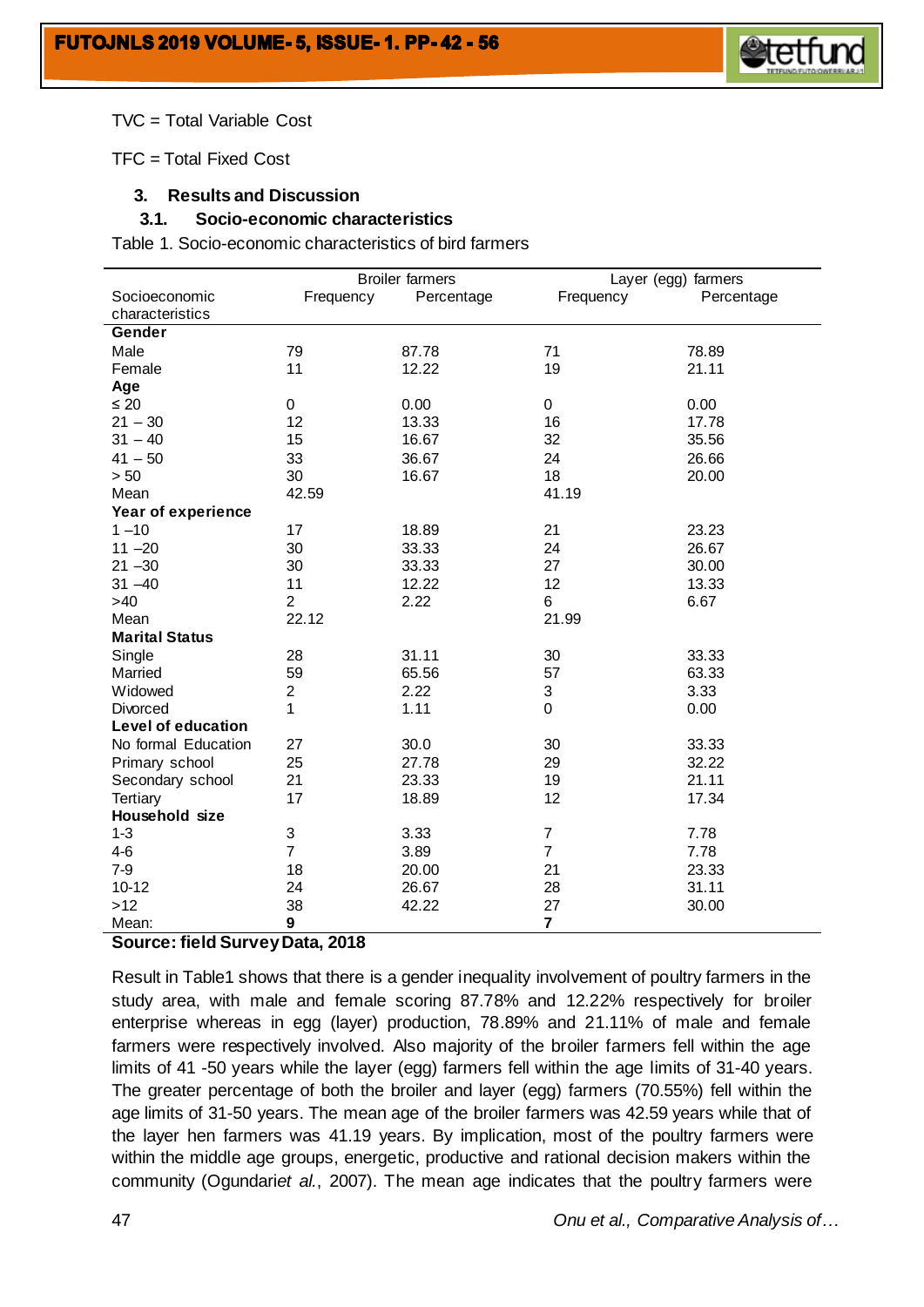

middle-aged farmers who according to Onyenweaku (1991), are at their productive age in life and are likely to adopt innovation faster. This is true because age, as a proxy for experience, can enhance business initiatives and efficient use of scarce resources.

With respect to production experience, majority of the broiler and layer (egg) farmers had between 2-30 years of farming experiences. This is a clear indication that both the broiler and layer (egg) farmers had enough farming experiences that could improve poultry production in the study area. The mean years of farming experience for broiler farmers was 22.12 years while that of the layer (egg) farmers was 21.99 years. Okoye *et al.* (2009) stated that the more experienced a farmer is, the more efficient he/she will be in decision-making processes and he/she would be willing to take risks associated with the adoption of innovations. Similarly, Ezeh et al (2012) stated that the greater the years of farming experiences, the greater the farmers' ability to manage general and specific factors that affect the farm business. However, 65.56% of the broiler farmers and 63.33% of the layer farmers were married. The result implies that majority of the poultr y farm households were stable.

On literacy status, the distribution is skewed in favour of those who had one form of formal education or the other. In other words, greater percentage of the broiler farmers (70.00%) and layer (egg) farmers (66.67%) were literate. The literacy status of the broiler and layer (egg) farmers was encouraging and this facilitates access and utilization of modern poultry farm inputs. This is possible because Anthony (2007) stated that education does not only create a favorable mental atmosphere for the acceptance of new ideas but positively changes the overall attitude of the individual towards change. The author further added that education has been known to be a powerful instrument that helps to shape life and make the essence of living meaningful even at adult stage. Nwaru (2004) also added that education enhances farmers' ability to make accurate and meaningful management decisions.

The distribution of the household size shows that majority of the broiler farmers had more than 8 persons per household while layer farmers had between 7 and 8 persons per household. It is interesting to note that the greater percentage of the broiler farmers (72.78%) and layer (egg) farmers (60.55%) had household size greater than 6 persons. This is shown in Table 1. The mean household size for broiler farmers was approximately 9 persons while that of the layer (egg) farmers was 7 persons. The composition of the household plays a crucial role in agricultural production. In Nigeria, a large household (achieved through polygamy or the extended family) is a livelihood strategy that is adopted to ensure that sufficient labour is available to cover peak workloads (Bishop-Sambrook, 2005).

# **3.2. Cost and Return Analysis of Broiler and Layer (Egg) Production in Aba Agricultural Zone of Abia State**

This is an attempt to show how profitable the broiler and layer (egg) enterprises were in the study area. This was achieved by considering the costs and returns associated with the production of the two enterprises in the study area. The results of the analysis is presented in Table 2.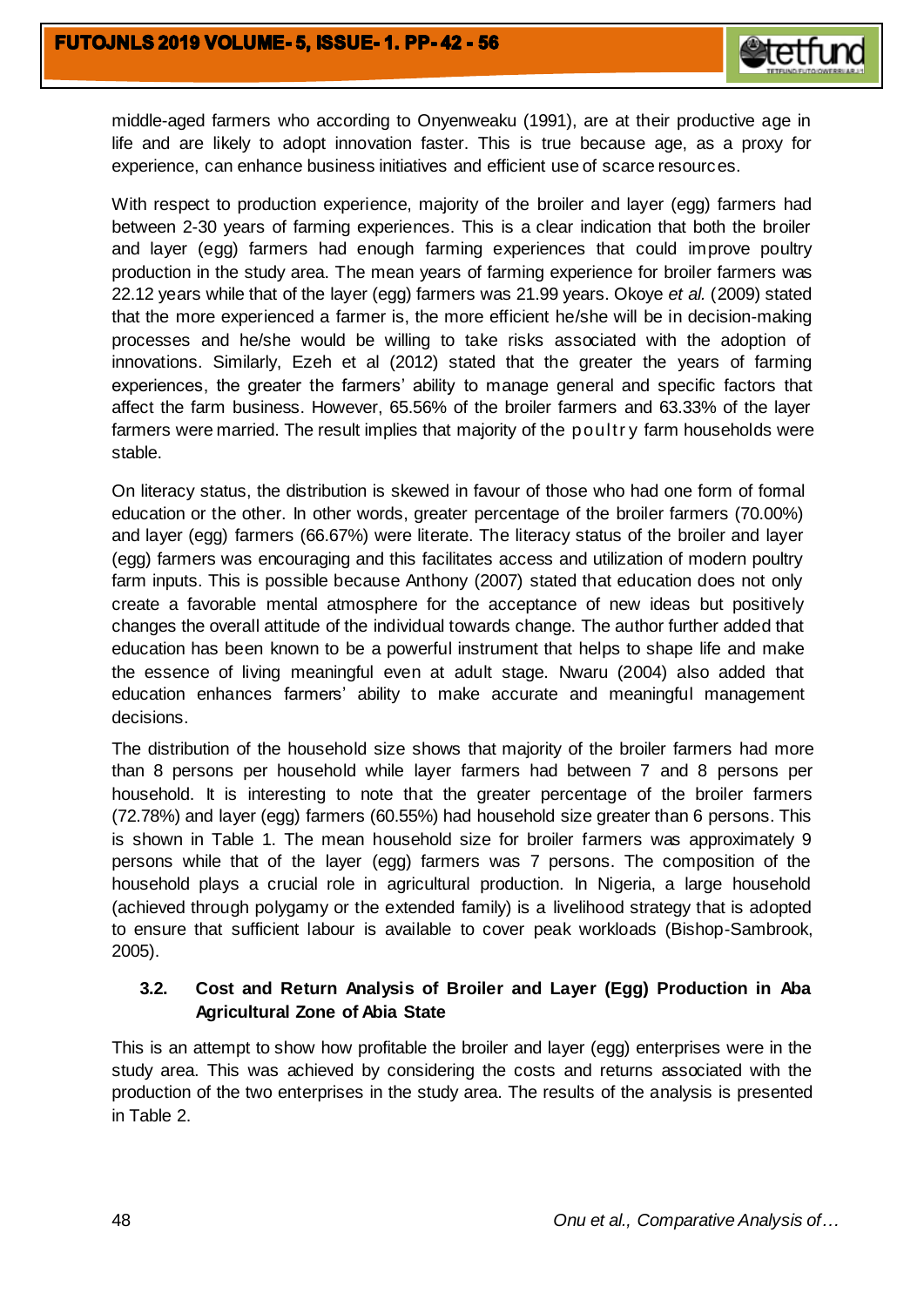

Table 2: Cost and Return Analysis of Broiler and Layer (egg) Production in Aba agricultural Zone of Abia State (550 birds/enterprise/production period)

|                                   | <b>Broiler farmers</b><br>Layer (egg) farmers |           |                      |        |            |                        |
|-----------------------------------|-----------------------------------------------|-----------|----------------------|--------|------------|------------------------|
| Item                              | Unit $cost / \triangle$                       | Qty(amt   | Value $(M)$          | Unit   | Qty(amt)   | Value $(M)$            |
|                                   |                                               | used)     |                      | cost   | used)      |                        |
| <b>INCOME</b>                     |                                               |           |                      |        |            |                        |
| Culled birds (broiler)            | 1500                                          | 435       | 652500.0             |        |            |                        |
| Eggs (crates)                     |                                               |           |                      | 950    | 711 crates | 675450.0               |
| Droppings                         | 100                                           | 25        | 2500                 | 100    | 26         | 2600                   |
| <b>A:GROSS INCOME</b>             |                                               |           | 655000.0             |        |            | 678050.0               |
| Variable cost                     |                                               |           |                      |        |            |                        |
| Feed                              | 3512.2                                        | 80 bags   | 280976<br>$(55.2\%)$ | 3541.7 | 88 bags    | 311669.9<br>$(56.2\%)$ |
| Day old chick                     | 250                                           | 550 birds | 137500.0             | 250    | 550 birds  | 137500.0               |
|                                   |                                               |           | $(27.0\%)$           |        |            | (24.8%)                |
| Labour (family & hired)           | 1800                                          | $12$ man- | 21600.0              | 1800   | $18$ man-  | 32400.0                |
|                                   |                                               | day       | (4.2%)               |        | day        | (5.8%)                 |
| Vaccines and medications          | 59.6                                          | 550 birds | 32780.0              | 61.2   | 550 birds  | 33660.0                |
|                                   |                                               |           | (6.4%)               |        |            | $(6.1\%)$              |
| Utilities (Electricity and water) | 1.5                                           | 550 birds | 825.0                | 2.2    | 550 birds  | 1210.0                 |
|                                   |                                               |           | (0.2%)               |        |            | $(0.21\%)$             |
| Transportation                    | 1                                             | 550 birds | 550                  | 1.2    | 550 birds  | 660                    |
|                                   |                                               |           | $(0.1\%)$            |        |            | $(0.1\%)$              |
| Saw dust                          | 3.8                                           | 550 birds | 2092.8               | 3.8    | 550 birds  | 2092.8                 |
|                                   |                                               |           | (0.4% )              |        |            | (0.4%                  |
| <b>B:TOTALVARIABLE COSTS</b>      |                                               |           | 476323.8             |        |            | 519192.7               |
| <b>Fixed Cost</b>                 |                                               |           | $(93.6\%)$           |        |            | (93.6%)                |
| Depreciation on fixed assets      | 58.8                                          | 550 birds | 32356.8              | 64.4   | 550 birds  | 35447.3                |
|                                   |                                               |           | $(6.4\%)$            |        |            | (6.4%)                 |
| C: TOTAL FIXED COST               |                                               |           | 32356.8              |        |            | 35447.3                |
|                                   |                                               |           | (6.4%)               |        |            | (6.4%)                 |
| D: TOTAL COST= $(B+C)$            | 924.9                                         | 550 birds | 508680.6             | 1008.4 | 550 birds  | 554640                 |
|                                   |                                               |           | $(100.0\%)$          |        |            | $(100.0\%)$            |
| E: Net Farm Income $=(A-D)$       |                                               |           | 146319.4             |        |            | 123410.0               |
| F: Farm Financial Ratios          |                                               |           |                      |        |            |                        |
| Operating ratio = $B/D$           | 0.94                                          |           |                      |        |            | 0.94                   |
| Income/expenses ratio = $(A/D)$   | 1.29                                          |           |                      |        |            | 1.22                   |
| Profitability index = $F/A$       | 0.22                                          |           |                      |        |            | 0.18                   |

#### **Source: Field Survey Data, 2018**

Table 2 shows that the variable costs constituted the highest share of costs of production (N476,323.8 per respondent) representing 93.6% of the total costs of broiler production while fixed cost was (N32,356.8 per respondent) representing only 6.4%. Variable cost also constituted the highest share (93.6%) of cost in layer (egg) production. Cost of feed accounted for the highest share (55.2%) of total cost for broiler production and 56.2% for layer (egg) production. This means that feed is the largest cost item in poultry production. This finding is in agreement with those of Okezie and Bime (2006), Mgbakor and Chinonso (2013), in their various studies also found that cost of feed constituted the highest share of total cost of broiler production in Cross River and Anambra States of Nigeria. Cost of day old chicks accounted for the second largest variable cost constituting 27.0% and 24.8% of the total cost of broiler and layer (egg) production respectively. The average gross income and net farm income were N655,000.0 and N146,319.4 respectively for a broiler farmer and N678,050.0 and N123,410.0 respectively for an average layer (egg) farmer.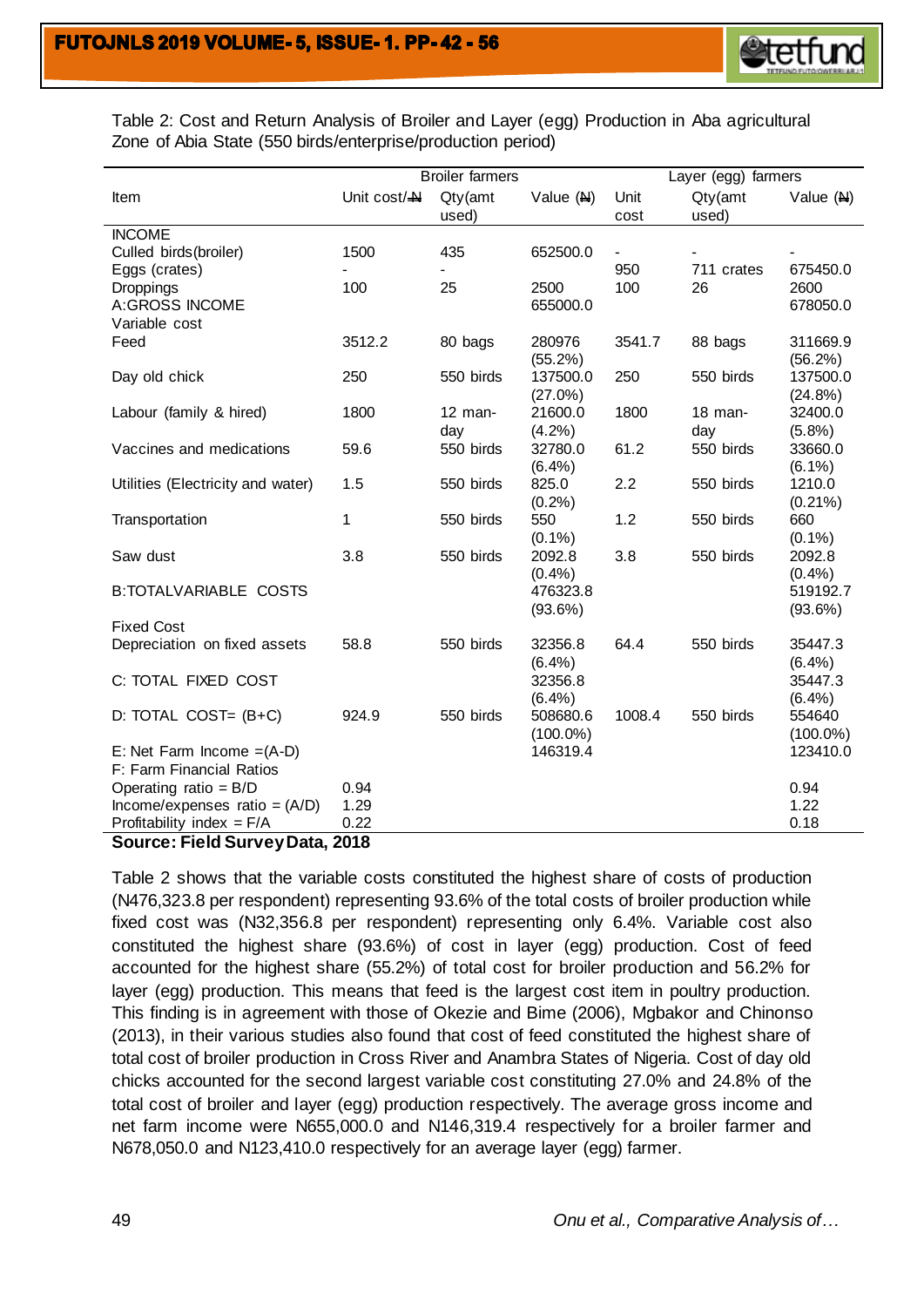

Further cost and return analysis shows that the operating ratios for broiler farmer and layer (egg) farmer was 0.94 apiece meaning that 94% of the gross income was used to pay for the variable costs. The decision rule is that the lower the value of the operating ratio, the better the financial position of the farm. An operating ratio of 1 implies that the gross income can scarcely cover the expenses on the variable. The income/expenses ratio for broiler and layer (egg) production were 1.29 and 1.22 respectively implying that the broiler and layer (egg) enterprises generated 1.29 and 1.22 times more income than expenses incurred or total cost of production respectively. Income/expenses of large magnitude suggest that the enterprise is in a healthy financial position. In this case it indicates that both enterprises were profitable. The Profitability Index (PI) was 0.22 for broiler production which means that for every naira earned as revenue, 22 kobo was returned to the broiler farmer as net income. In the same vein, the Profitability Index (PI) was 0.18 for layer (egg) production which means that for every naira earned as revenue, 18 kobo was returned to the layer (egg) farmer as net income; as PI is the level of returns per unit gross income. The decision rule is that for a farm to be profitable, the PI should be greater than zero. However, if the PI is negative it implies that the farm is running at a loss.

The results in Table 2 shows that both enterprises were profitable and lucrative in the study area but broiler enterprise was more profitable given the higher profitability index, The implication of the findings is that when efficiently, effectively and carefully managed, poultry production is capable of producing good output/yield as well as reasonable net return over time to any agribusiness entrepreneur.

# **3.3. Test of Difference in the Profitability of Broiler and Layer Farmers**

| broiler and layer producers    |          |                       |                       |    |       |       |       |             |
|--------------------------------|----------|-----------------------|-----------------------|----|-------|-------|-------|-------------|
| Samples                        | Mean     | Standard<br>Deviation | Std.<br>Error<br>Mean | Df | z-cal | z-tab | Prob  | Decision    |
| profit of broiler farmers      | 146319.4 | 0.59822               | 0.30427               | 88 | 1.961 | 0.840 | 0.001 | Significant |
| profit layer farmers           | 123410.0 | 0.22613               | 0.12581               |    |       |       |       | Accepted    |
| <sup>a</sup> Paired difference | 22909.4  |                       |                       |    |       |       |       |             |

The result of the test of difference in profit is presented in Table 3

| Table 3: Summary of z-test analysis of the significant difference between profitability of |  |  |  |  |
|--------------------------------------------------------------------------------------------|--|--|--|--|
| broiler and layer producers                                                                |  |  |  |  |
|                                                                                            |  |  |  |  |

Table 3 shows observed significant level (P) of 0.001 which is less than ( $\alpha$ ) = 0.05. The z – calculated of 1.961 is greater than the z –critical of 0.840 at 88 degrees of freedom (df). Since the z-calculated is greater than z-tabulated, we reject the null hypothesis which states that there is no significant difference between profitability of broiler and layer production and accept the alternative that there is a statistically significant difference between the profitability of the two groups of poultry farmers.

# **3.4. Technical Efficiency of Broiler and Layer Enterprises**

The maximum likelihood estimates of the parameters of the stochastic frontier production function for the measurement of technical efficiency of broiler and layer production are presented in Table 4.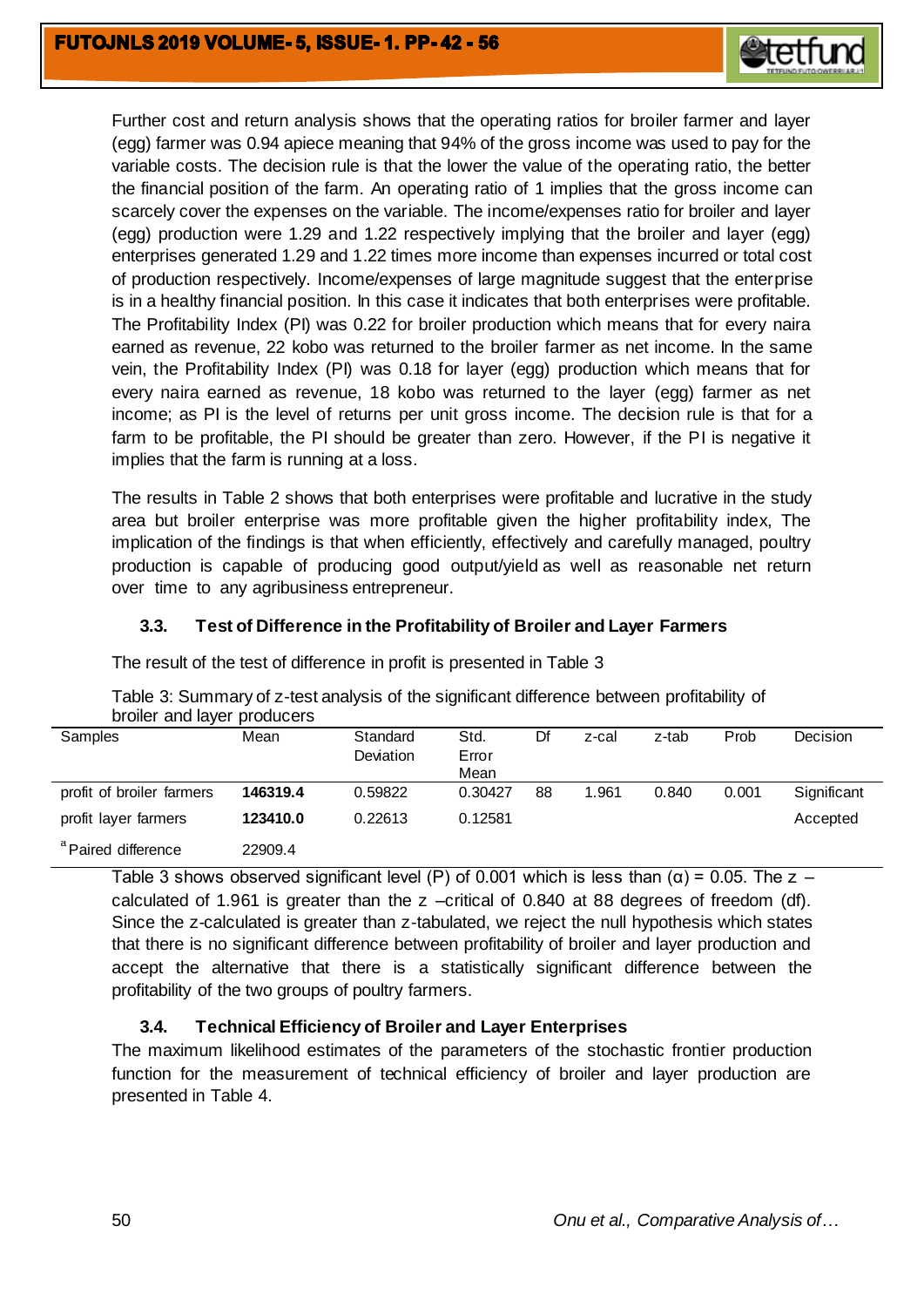

Table 4: Maximum Likelihood Estimates of parameters of the stochastic frontier production function for the measurement of technical efficiency of broiler and layer (egg) enterprises

|                             |             | <b>Broiler</b>    |            | <b>--</b><br>Egg    |              |  |
|-----------------------------|-------------|-------------------|------------|---------------------|--------------|--|
| <b>Production factors</b>   | Parameters  | Coefficient       | t-ratio    | Coefficient         | t-ratio      |  |
| Constant                    | $\beta_0$   | $-0.5268$         | $-0.6878$  | $-1.2255$           | $-2.3825$    |  |
| Cost of family labour       | $\beta_1$   | $-0.0223$         | $-0.3546$  | 0.1206              | 3.0205***    |  |
| Cost of hired labour        | $\beta_2$   | 0.0264(4.         | 3655)***   | 0.1158              | 2.7377***    |  |
| Cost of feeds               | $\beta_3$   | $-0.0702$         | $-0.6936$  | 0.1207              | $2.1115**$   |  |
| Cost of medication          | $\beta_4$   | $-0.1885$         | $-1.5448$  | 0.0343              | 0.6841       |  |
| Cost of capital inputs      | $\beta_{5}$ | 0.2394            | 2.4180**   | 0.2265              | 2.6301***    |  |
| Cost of day old chicks      | $\beta_6$   | 0.3127            | 2.0837**   | 0.2222              | 3.8060***    |  |
| <b>Farm size</b>            | $\beta_7$   | 0.0860            | 0.5975     | 0.5360              | 6.1293***    |  |
| <b>Annual depreciation</b>  | $\beta_8$   | 00.1728           | 2.3310**   | $-0.1549$           | $-1.8209*$   |  |
| <b>Inefficiency factors</b> |             |                   |            |                     |              |  |
| Constant                    | $Z_0$       | 0.7105            | 2.0563**   | 0.2576              | 1.4617       |  |
| Age of farmer               | $Z_1$       | 0.0213            | 0.1160     | $-0.0369$           | -7.5488***   |  |
| <b>Level of education</b>   | $Z_2$       | 0.0416            | 1.9746**   | 0.0007              | 0.1031       |  |
| <b>Farming experience</b>   | $Z_3$       | 0.0136            | $2.2115**$ | $-0.0089$           | $-1.2813$    |  |
| <b>Household size</b>       | $Z_4$       | 0.0101            | 0.7786     | 0.0661              | 9.1893***    |  |
| <b>Extension contact</b>    | $Z_5$       | $-0.0747$         | $-0.8703$  | 0.0247              | 1.0388       |  |
| <b>Credit status</b>        | $Z_6$       | $-0.1893$         | $-1.8197*$ | 0.4922              | 6.1584***    |  |
| <b>Membership of coop</b>   | $Z_7$       | $-0.5354$         | $-0.9654$  | $-0.4320$           | $-5.0640***$ |  |
| Gender                      | $Z_8$       | 0.0176            | 0.9979     | $-0.1040$           | 1.1829       |  |
| Diagnostic statistics       |             |                   |            |                     |              |  |
| Log-likelihood function     |             | -182.3379         |            | $-34.9286$          |              |  |
| Sigma squared $(\sigma^2)$  |             | 4.6060(21.3082)** |            | 1.1254(4.3723)***   |              |  |
| Gamma(y)                    |             | 0.9999(2819)***   |            | 0.9866(122.9109)*** |              |  |
| L-R test                    |             | 12.3898           |            | 74.1825             |              |  |

Source: Field Survey Data, 2018/ computed from Frontier 6.1 version

Note: \*\*\*, \*\*, and \* imply statistical significance at the 0.01, 0.05 and 0.10 probability levels respectively.

Table 4 shows the results of stochastic frontier production function for the technical efficiency of broiler and egg production enterprises respectively. The estimates of sigmasquared ( $\sigma^2$ ) for broiler and layer functions are 4.6060 and 1.1254 respectively. They are significant at the 0.01 probability levels indicating that they are significantly different from zero. It assures us of the goodness-of-fit as well as the correctness of the specified distributional assumptions of the composite error term. The value of the gamma (γ) for broiler and layer is as high as 0.9999 and 0.9866 respectively and show that the unexplained variation in output of broiler and layer birds is the major source of random errors. It also indicates that about 90 percent of the variation in output of broiler and layer is caused by inefficiency of the producers. This result confirms the presence of the one-sided errorcomponent in the model and hence makes the use of Ordinary Least Square (OLS) inadequate in estimating the production function.

The result indicates that in broiler enterprise, the MLE estimate of cost of family labour is - 0.0223 and statistically insignificant, while that of egg farmers is 0.1206 and significant at 1% level. This implies that a 1% increase in the use of family labour will result in a 0.1206% increase in the level of output. The MLE estimate of the cost of hired labour of broiler enterprise is 0.0264 and is significant at the 0.01 probability level. In egg enterprise, the value is 0.1158 and is also significant at the 0.01 probability level. This implies that if labour employment is increase by 1% output will increase by 0.0264% in broiler and by 0.1158% in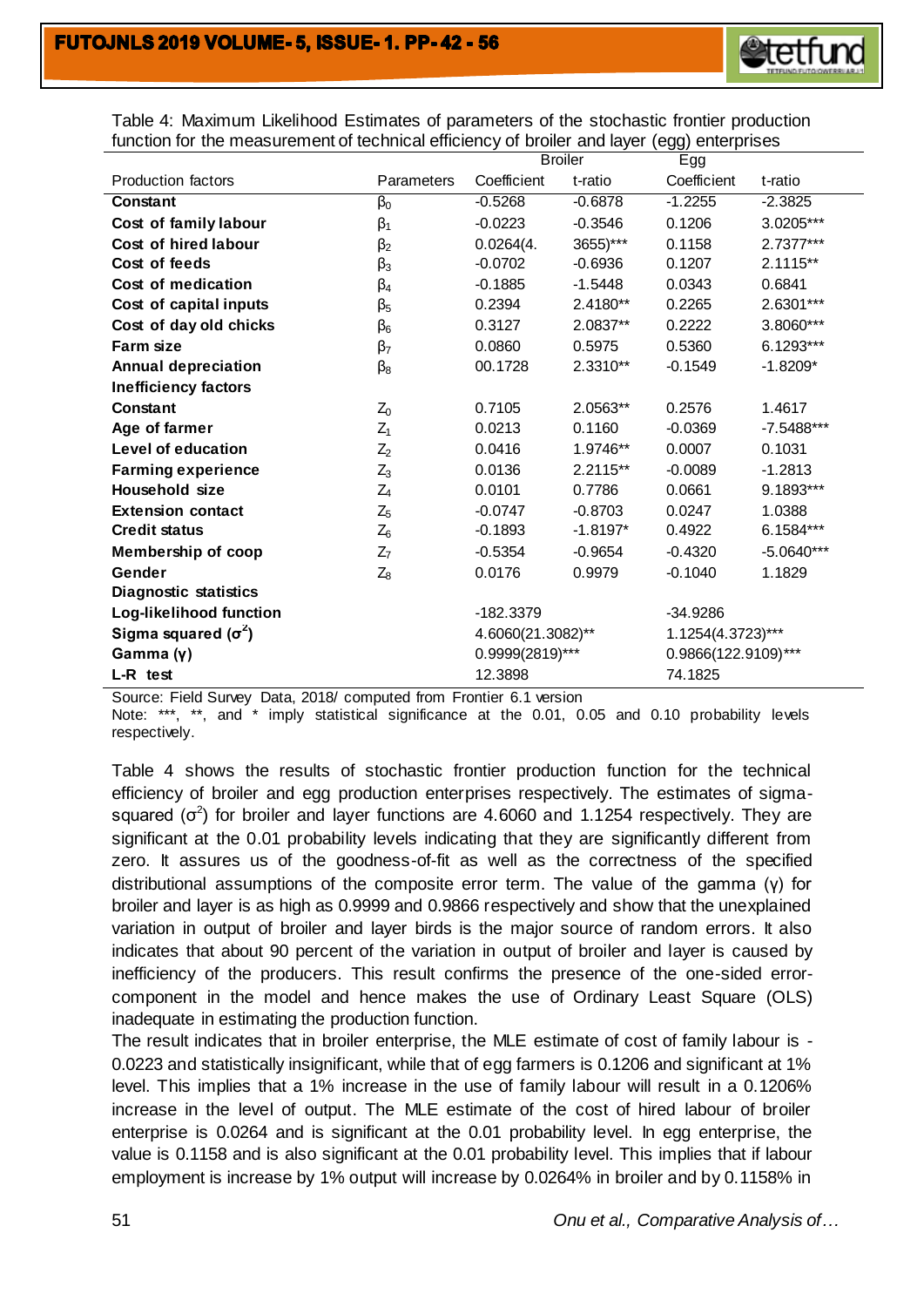

layer enterprises holding other variables constant. The coefficient of cost of feeds in egg enterprise is 0.1207 and significant at 5% level. This implies that if feed is increased by 1%, output will increase by 0.1207% holding other variables constant. The MLE estimate for cost of capital inputs in broiler is 0.2394 and statistically significant at the 5% level. This shows that increased capital investment by 1% could lead to an increase in the level of output by 0.2394% holding other variables constant. For the egg enterprise, the value of the coefficient is 0.2265 and is significant at the 1% level. It implies that if the use of capital inputs is increased by 1%, output will increase by 0.2265% holding other variables constant. The cost of foundation stock is 0.3127 and statistically significant at the 5% level. This implies that a 1% increase in stock of birds will lead to 0.3127% increase in output holding other variables constant. In the case of layer enterprise, the estimate for the stock of birds was 0.2222 and significant at 1% level implying that output will increase by 0.2222% if the stock of birds is increased by 1% holding other variables constant. The coefficient of farm size is positive in both enterprises but significant only for the layer enterprise. A coefficient of 0.5360 and significant at the 1% level implies that if farm size is increased by 1%, output will increase by 0.5360 holding other variables constant. In broiler, the coefficient of annual depreciation on durable capital items is 0.1728 and significant at the 5% level. This implies that a 1% increase in the purchase and use of durable capital items will result in 0.1728% increase in outputs in broiler enterprise in the study area holding other variables constant. For layer enterprise, the coefficient of -0.1549 and significant at 10% level implies that a 1% increase in the use of durable capital items will lead to a decrease in profit by 0.1549% for the egg enterprise holding other variables constant.

# **3.5. Determinants of Technical Efficiency of Broiler and Layer Production**

The result of the determinants of technical efficiency is also presented in Table 4. The results indicated that in broiler enterprise, level of education  $(Z_2)$  is positive and statistically significant at the 5% level. This implies that as the number of years spent in school increases, technical inefficiency in broiler business reduces. Credit status  $(Z_6)$  was found to be negative and significant at the 0.10 probability level in broiler enterprise but positive and significant at the 0.01 probability level for the layer enterprise. This indicates that access to credit, reduced technical inefficiency in broiler, but increased technical inefficiency in egg production enterprises respectively. This could be suggestive of the fact that egg producers might have diverted the credit to other farming activities other than layer (egg) enterprise Age of farmer  $(Z_1)$  was found to be negative and significant in egg production enterprise. This implies that as the age of farmer increases technical inefficiency in egg production increases. Household size  $(Z_4)$  was found to be positive in both broiler and egg production enterprises but significant only in egg production enterprise at the 1% level. This signifies that the higher the household size, the lower the technical inefficiency of the layer production enterprise. Membership of cooperative society  $(Z_7)$  is negative in both broiler and egg production enterprises but insignificant in broiler. The coefficient is significant in layer production enterprise at the 1% level. This implies that membership of broiler organization increases the technical inefficiency of the egg farmer in the study area.

Distribution of technical Efficiency

| Table 5: Frequency distribution of the range of economic efficiency |  |  |
|---------------------------------------------------------------------|--|--|
|                                                                     |  |  |

|       | Broilers |            | Egg    |            |  |
|-------|----------|------------|--------|------------|--|
| Range | Number   | Percentage | Number | Percentage |  |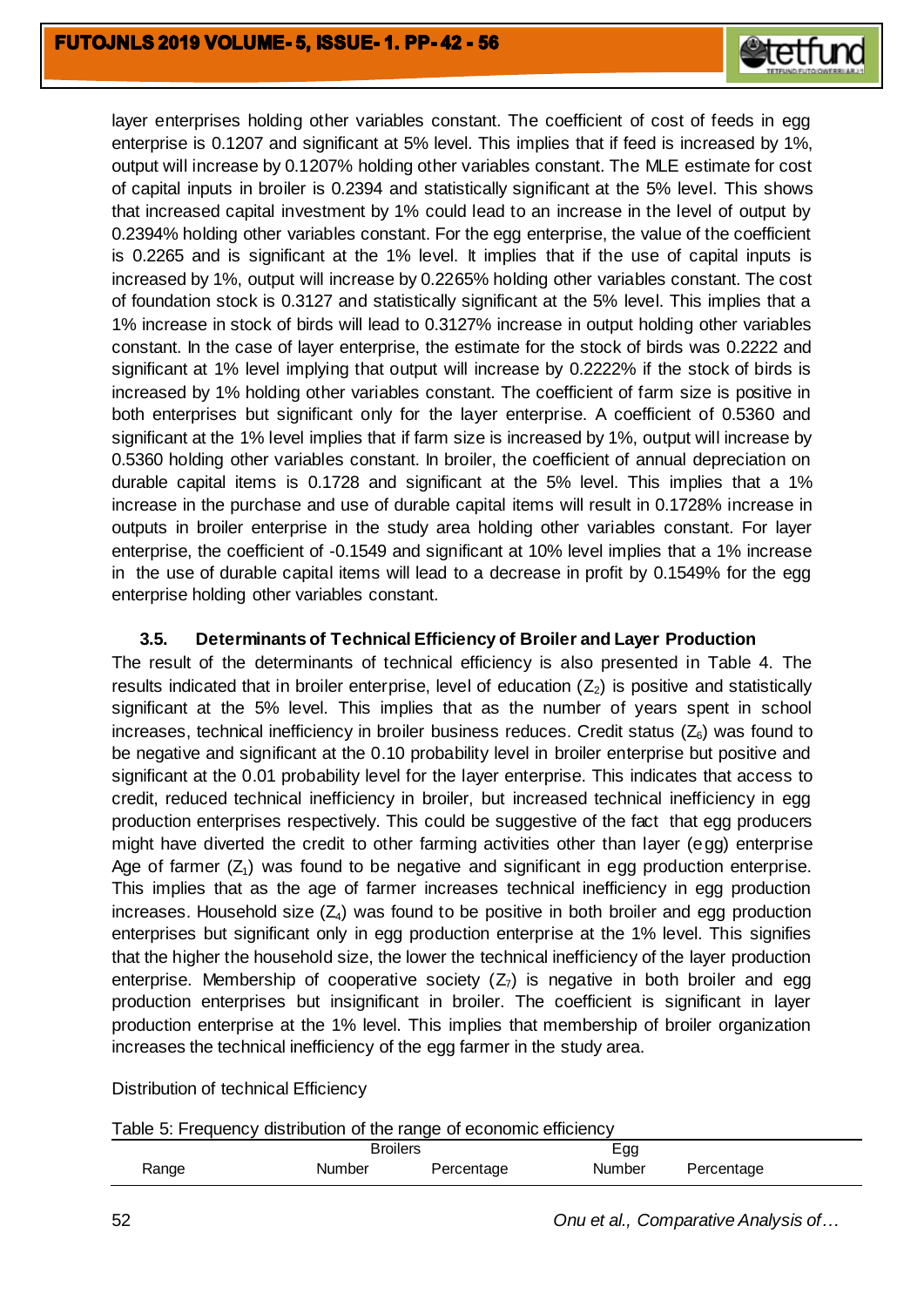

| $0.01 - 0.20$    | 59   | 49.17  | 4    | 3.33   |
|------------------|------|--------|------|--------|
| $0.21 - 0.40$    | 22   | 18.33  | 7    | 5.83   |
| $0.41 - 0.60$    | 15   | 12.50  | 14   | 11.67  |
| $0.61 - 0.80$    | 11   | 9.17   | 41   | 34.17  |
| $0.81 - 1.00$    | 13   | 10.83  | 54   | 45.00  |
| Total            | 120  | 100.00 | 120  | 100.00 |
| Mean             | 0.52 |        | 0.75 |        |
| Minimum          | 0.01 |        | 0.04 |        |
| Maximum          | 0.99 |        | 0.96 |        |
| Mean of worst 10 | 0.05 |        | 0.24 |        |
| Mean of best 10  | 0.93 |        | 0.94 |        |

Source: Field Survey Data, 2018

The distribution of respondents according to their technical efficiency in production is shown in Table 5. The results indicate that the technical efficiency range of broiler farmers is between 0.01-0.99. The table shows the mean technical efficiency of broiler farmers to be at 52%, the minimum technical efficiency of 0.01 and the maximum of 0.99 were obtained. The means for the best 10 and worst 10 broiler farmers are 0.05 and 0.93 respectively. This suggests that if a typical farmer in the sample is to achieve technical efficiency he/she would require a 48% cost saving [i.e., 1-(0.52/0.99)\*100]. The worst technically inefficient farmer needs a cost saving of 95% [i.e., 1-(0.05/0.99)\*100]. This means that a typical broiler farmer can increase technical efficiency by 48%. The mean technical efficiency of egg production enterprise is 75%. This average value implies that the average egg farmer could increase technical efficiency by up to 25% by improving their technical and allocative efficiency. The technical efficiency of egg farmers ranged from 0.01-0.96. Egg farmers have the minimum technical efficiency of 0.04 and the maximum of 0.96. The means for the best 10 and worst 10 egg producers are 0.24 and 0.94 respectively. This means for an average farmer in the sample to achieve the technical efficiency of its efficient counterpart, the typical farmer could realize about 25% cost saving [i.e., 1-(0.75/0.96)\*100]. The worst technically inefficient layer farmer needs a cost saving of 79% [i.e., 1-(0.24/0.96)\*100]. This means that egg producers can increase their efficiency of production by up to 14% if productive inputs are optimally utilized. If this increase is achieved by these farmers, they will be operating on the production frontiers. Thus, there is still need for improvement on the productivity of farmers and income through increased efficiency in the use of existing resources.

The best technically efficient farmers operated almost on the frontier, as depicted by the maximum technical efficiencies of 0.99 and 0.96 for broiler and layer enterprises respectively. However, there exist a gap between technical efficiency levels of best ten and worst ten farmers. To bridge this gap, the average best farmer needs to save 48% and 25% costs to climb to the frontier for broiler and layer enterprises respectively. This is in contrast with the findings of Tijani *et al*. (2006) who found the mean technical efficiency of egg farmers to be 84.34% and affirmed that about 15.66% of the profit is lost due to technical inefficiency.

# **3.6. Test of Difference in the Technical Efficiency of Broiler and Layer Farmers**

The result of the test of difference in technical efficiency is presented in Table 6

Table 6: Summary of z-test analysis of the significant difference between technical efficiency of broiler and layer production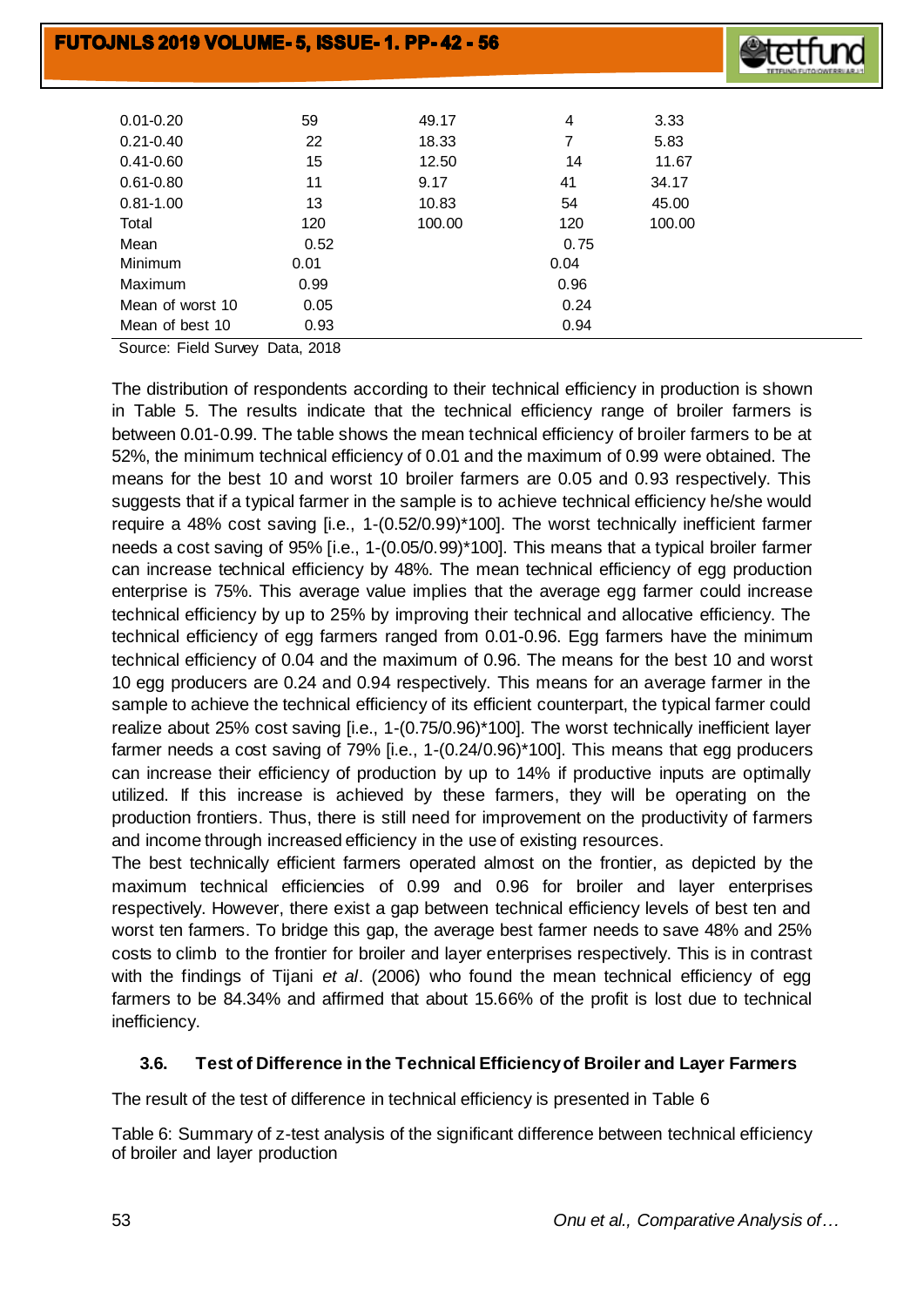

| Samples                                                                 | Mean         | Standard<br>Deviation | Std.<br>Error<br>Mean | Df | z-cal  | z-tab | Prob  | Decision    |
|-------------------------------------------------------------------------|--------------|-----------------------|-----------------------|----|--------|-------|-------|-------------|
| Technical efficiency of<br>broiler producers<br>Technical efficiency of | 0.52         | 0.59822               | 0.30427               | 88 | 17.086 | 1.950 | 0.001 | Significant |
| layer producers<br><sup>a</sup> Paired difference                       | 0.75<br>0.23 | 0.22613<br>0.37209    | 0.12581<br>0.17846    |    |        |       |       | Reject      |

The results in Table 6 show a Z-cal value of 17.086 which is greater than the Z-critical value of 1.950 at the 0.05 probability level and 88 degrees of freedom. We hereby reject the hypothesis that the mean technical efficiency of broiler and layer farmers is the same. The two groups of farmers are not therefore operating at the same levels of technical efficiency

# **4. Conclusion and Recommendations**

Based on the findings of this research, it is concluded that poultry farming in Aba agricultural zone, Abia state, Nigeria is of the small scale type considering the number of birds raised by broiler and egg farmers. Efforts geared towards increasing the farm size should be intensified. Low participation of women is an indication of limited access of women to inputs needed in poultry production and/or their lack of awareness on the profit potentials of poultry production, among other reasons. High literacy level among the respondents is an indication that poultry farmers' attitude to the adoption of technologies and skill acquisition will be positive. Both enterprises were profitable and lucrative in the study area but broiler enterprise was more profitable given the higher profitability index. Poultry farmers are not technically efficient in their use of productive resources. The varied technical efficiency of broiler and layer farmers is due to the presence of inefficiency effects. The mean efficiency result showed that layer farmers are more efficient than the broiler farmers

Technical efficiency is negatively influenced by level of education and positively influenced by credit status of broiler farmers. For egg farmers, age of farmers and membership of cooperative contributes positively to technical efficiency while credit status reduced technical inefficiency.

The implication of the findings is that when efficiently, effectively and carefully managed, poultry production is capable of producing good output/yield as well as reasonable net return over time to any agribusiness entrepreneur. Years of experience was found to reduce inefficiency and invariably increase profit. This is because, it enables the farmer set realistic targets and broadens the planning horizon thereby exposing them to better production techniques which farm advisory services, training and workshops can provide This study recommends that to expand broiler farmers' scale of operation, farmers in Abia State should form cooperative societies so as to enable them have access to productive inputs that will enable them expand their resource base and consequently their scale of operation. Extension education was found to have significantly affected their levels of technical inefficiency. Extension services should therefore be improved upon and intensified to impart technical and economic knowledge to the farmers. Given the low levels of participation by the women folk, there is need to create awareness for the women farmers to know the profit potentials of broiler production so that they could be encouraged to undertake the enterprises.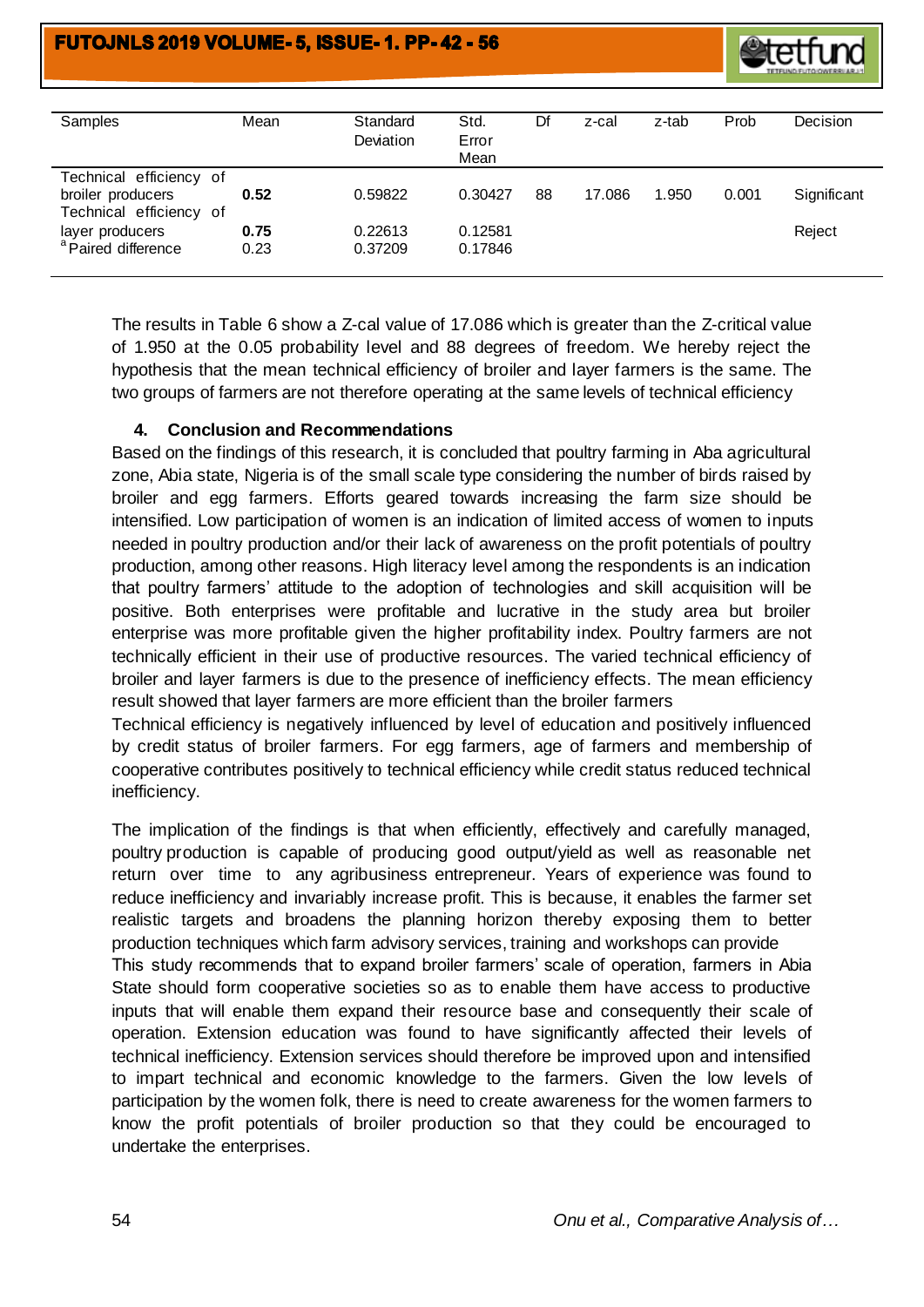

#### **References**

- Ajibefun, I.A. & A.G., Daramola (2003). Efficiency of Micro-Enterprises in Nigerian Economy; *African Economic Research Consortium* (AERC) Nairobi, Kenya. 134.
- Akpabio, I. A, Okon, D. P, Angba, A. O. & Aboh, C. L. (2007). Avian Influenza Scare and Poultry egg Production in Uyo urban, Nigeria. *International Journal of Poultry Sciences,* 6(4), 298-301.
- Battese G. E. & Coelli, T. J. (1995). A Model for Technical Inefficiency Effect in Stochastic Frontier Production for Panel Panel Data. *Empirical Economics* 20, 325-345
- Chukwuji, C. O., Inoni, O. E., Ogisi, O. D & Oyaide, W. J. (2006). A Quantitative Determination of Allocative Efficiency in Broiler Production in Delta State, Nigeria. *Agricultural Conspectus Scientificus,* 71, 21-26.
- Effiong, E.O. (2004). Efficiency in Selected Livestock Enterprises in Akwa-Ibom State, Nigeria. Unpublished PhD Thesis, Michael Okpara University of Agriculture, Umudike, Nigeria.
- Ezeh, C. I, Anyiro, C. O. & Chukwu, J. A. (2012). The Technical Efficiency of Broiler Production in Umuahia Capital Territory of Abia State Nigeria*.Greener Journal of Agricultural Science,* 2(1), 001-007
- Folorunsho O. R & Onibi, G. E. (2005). Assessment of Nutritional quality of Eviscerated waste from selected chicken type. In: G. E. Onibi, S. O. Agele and V. A. J. Adekunle (eds). *Proceeding of the 1st Annual Conference on Development in Agricultural Technology.* Federal University of Technology Akure, Akure Nigeria, 00 – 303.
- Gona, A. (2009). Production Efficiency Among Selected Livestock Fattening Enterprises in Kebbi State, Nigeria: A Stochastic Frontier Production Function Approach. Unpublished PhD Thesis, Usmanu Danfodio University, Sokoto
- Mbanassor, J.A. & Nwosu, A. C. (2000). Economic Revival and Sustenance in Nigeria: The Analysis of Livestock Industry. Proceedings of Silver Anniversary Conference of NASP/WASAP Inaugural Conference, March 21-26, Nigeria Paper No. 223, 42
- Mgbakor, M. N & Nzeadachie, E. S. 2013. Economic Analysis of Broiler Production (A Case study of Orumba South LGA of Anambra State, Nigeria. *American-Eurasian Journal of Agronomy,* 6(2), 25-31
- National Population Commission of Nigeria (2006). Population and Housing Census of the Federal Republic of Nigeria: National and State Population and Housing Tables – Priority Tables Vol.1. Abuja
- Niang, I. & S.Jubrin (2001). Quarterly Newsletter of the Nigerian Agriculture, Questions and Answers Service. 1(3).
- Nwaru, J. C. (2004). Rural Credit Markets and Resource Use in Arable Crop Production in Imo State of Nigeria. Ph. D Disertation, Michael Okpara University of Agriculture, Umudike, Nigeria.
- Ohajianya, D.O & Onyenweaku, C. E. (2001). Gender and Relative Efficiency in Rice Production System in Ebonyi State, Nigeria: A Profit Function Analysis. *Journal of Sustainable Agriculture and Environment* 3 (2), 384-392.
- Okezie, C. A. & Bime, M. A. 2006. Empirical Analysis of Broiler Production Function in Calabar, Cross Rivers State, Nigeria. *Research Journal of Biological Sciences*, 1(1- 4), 28-31.
- Okoli, I. C. (2006). Technical note on animal management and health issues, Tapas Institute. Department of Animal Science. Federal University of Technology Owerri, Nigeria.